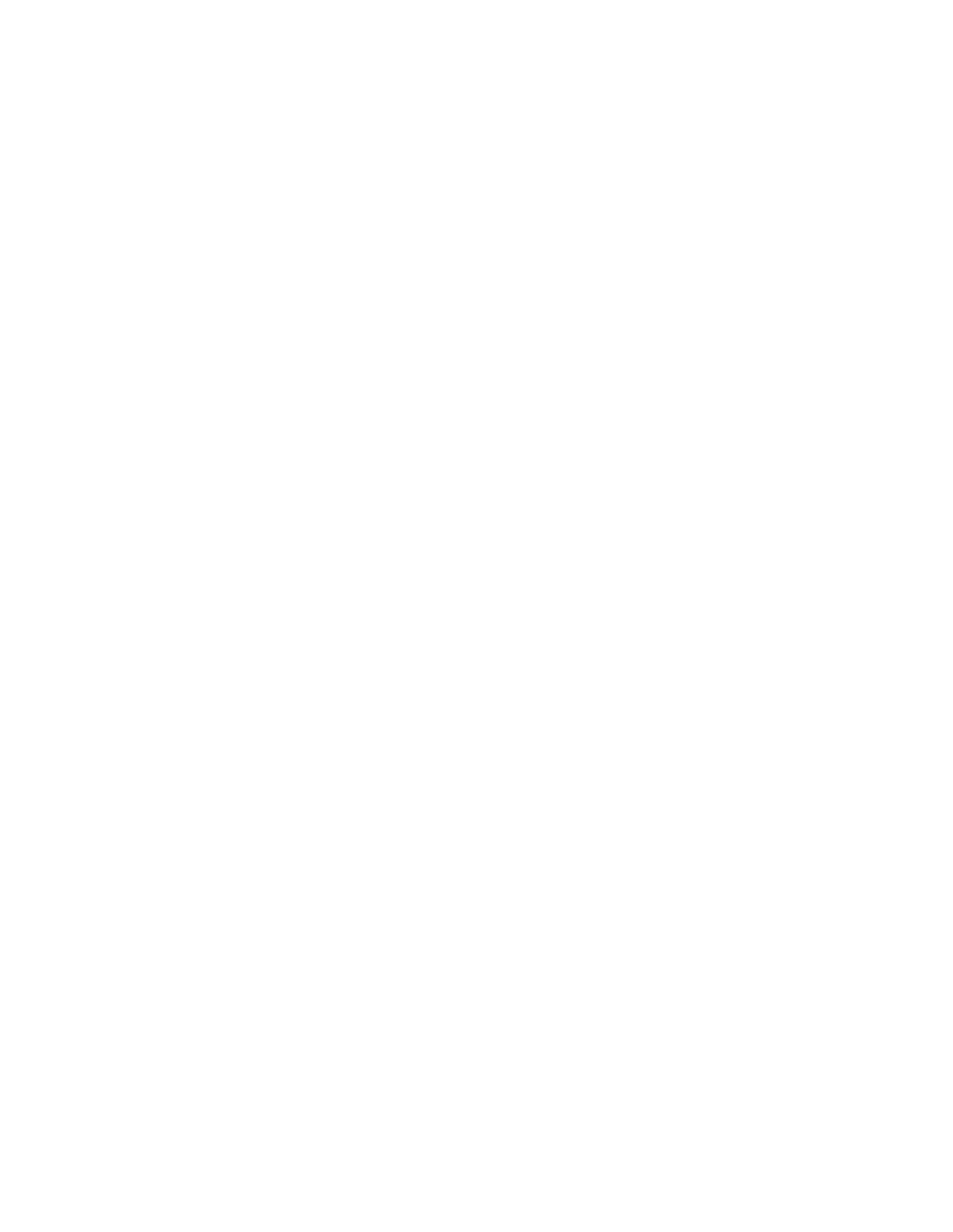## March 2012

The next MRCF Meeting will be on **TUESDAY**, 13 March 2012

Location: American Legion Hall 7815 Armour St. Corner of Armour and Convoy St.

Board Meeting at 6:30 PM – Gen. Meeting at 7:00 PM

**American Legion Hall at 7815 Armour Street. Hwy 163 TO BALBOA AVENUE, WEST TO CONVOY STREET, LEFT ON CONVOY TO ARMOUR ST., TURN LEFT ONTO ARMOUR AND RIGHT INTO AMERICAN LEGION. ADDITIONAL PARKING IS ACROSS THE STREET AT CARQUEST.** 

# CLUB OFFICERS

| President:                  |                |
|-----------------------------|----------------|
| Darren Hauptman             | (619) 948-1948 |
| Secretary:                  |                |
| <b>Brad Kuller</b>          | (858) 271-4430 |
| Field Marshal:              |                |
| Sandy Sanderson             | (858) 695-3095 |
| <b>Safety Coordinators:</b> |                |
| Don Robinson                | (858) 271-6452 |
|                             |                |

Newsletter Editor: Nathaniel Guerrero (858) 240-2215 Email: nguerrero@san.rr.com

| Vice President:                |                |  |
|--------------------------------|----------------|--|
| <b>Mark Lukens</b>             | (858) 945-8525 |  |
| Treasurer:                     |                |  |
| George Sager                   | (858) 748-0868 |  |
| Helicopter Chairman:           |                |  |
| Darren Hauptman                | (619) 948-1948 |  |
| Membership Chairman:           |                |  |
| <b>Tom Mulder</b>              | (619) 804-8596 |  |
| membership@miramarrcflyers.com |                |  |

Club Webmaster: Darren Hauptman Darren@miramarrcflyers.com www.miramarrcflyers.com

## **CLUB FLIGHT INSTRUCTORS**

Any club member who wishes to have some assistance should call one of our designated instructors. There is no duty instructor at the field, so you must prearrange a time with someone on this list.

| Name                       | Number         |
|----------------------------|----------------|
| <b>Richard Barndt</b>      | (858) 213-5740 |
| Frank Gagliardi            | (858) 271-4430 |
| <b>Curtis Kitteringham</b> | (760) 746-5913 |
| <b>Barry Mattingly</b>     | (760) 753-1318 |
| Jerry Neuberger            | (619) 258-4477 |
| Paul Stenberg              | (760) 743-5458 |
| Tom Mulder                 | (619) 804-8596 |
| Tom Pham                   | (858) 761-3959 |
| Ron Stark                  | (858) 530-0586 |
| Roy Rapheal                | (858) 538-5485 |
| Darren Hauptman            | (619) 948-1948 |

## Field maintenance days are being set on the last Saturday of every month. See meeting minutes.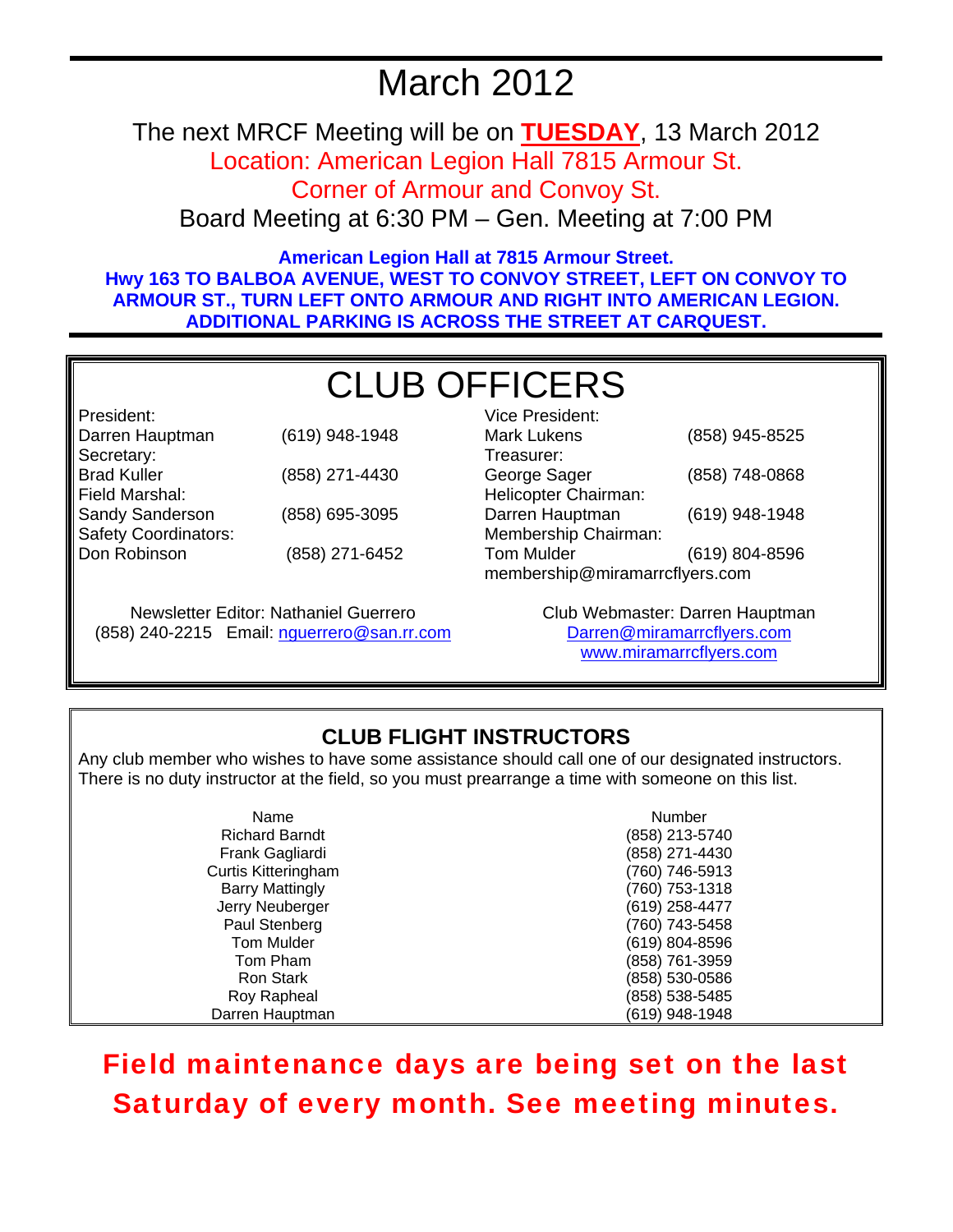### **From the Left Seat:**

 At February's meeting we released the updated civilian proposal process. This new process is meant to keep the process fair while still ensuring our civilian candidates get the opportunity to learn the importance of safeguarding the military property the club resides on and the unique procedures we have to operating a club within the restricted airspace of the base. Any civilians looking to start the process can get enrolled by seeing the Membership Chairman or Vise President at the next general membership meeting. Applications will only be given at these meetings to ensure all fully understand the process.

 By the time this newsletter gets released you will have noticed that the tables have started to undergo a new facelift. We are giving the membership the opportunity to sponsor a table. Sponsoring a table gives you the opportunity to design the table in the theme of one of the military branches of your choose. If your interested in sponsoring a table let me know and I will give you the specific requirements. Most of the tables under the canopy's are taken, but we still have plenty of start tables that can use a facelift.

 Thanks to all those who came out to the first field maintenance day for 2012. We got two of our large tables repaired and did a bit of weeding as well. These maintenance days will be happing monthly as we tackle small projects each month in an effort to keep the field looking good with minimal impact to weekend flying. Visit the club event calendar for the next maintenance day and a description of what we will be working on.

 As always keep safety in mind when operating your models. Everyone is a safety officer. If you see someone not following our safety code, kindly let remind them. If you are reminded by someone else don't get defensive. Our safety policy is there to protect us all and to avoid mishaps. Even I forget sometimes and have no problem being reminded of a rule in an effort to keep everyone safe. If you are sponsoring a guest it is your responsibility to make sure they operate in accordance with our safety code. You must also be their spotter while flying.

I look forward to seeing you at the field.

Darren Hauptman

### **From the Right Seat:**

This new board set several goals for itself for 2012; the most important one was to study our bylaws and try to make sure that every decision we made this year was in accordance with the governing rules for our club. We worked closely with the treasurer to ensure that we knew where our money was going and also to make sure we had consistent processes to authorize future expenditures. We inherited an aging runway that has a major maintenance project planned to be finished later this year. We have a number of other maintenance projects that we also need to get done this year. We wanted to personalize our assembly tables to honor all of the multiple branches of our military. The procedures for running our contests have been improving but we still saw room for simplifying and streamlining event administration. The board has spent a lot of time trying to focus on safety and to empower every member to be an active safety officer. We also felt it was time to provide some better visibility into the new member application process. And, as always, we also wanted to renew our commitment to the active military members and to our multiple public service events.

Some of these goals were easy to accomplish but others took many hours of discussion, debate, more discussion, collaboration and more debate. We were very happy to share our new process for accepting future civilian members into the club at the last meeting. Our primary goals for the updated civilian membership process were transparency, consistency, and fairness. Many people beyond the board helped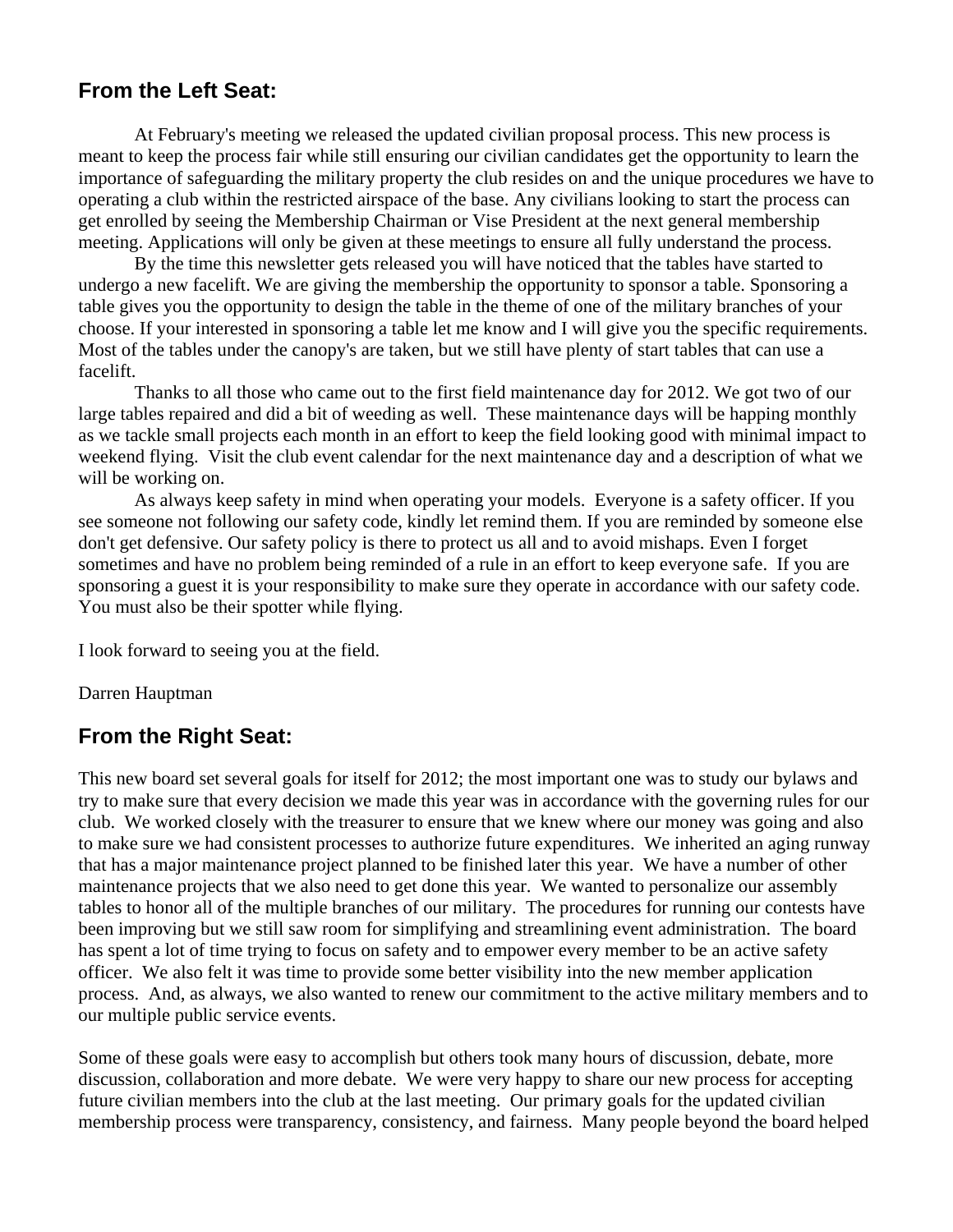us review the new process and ensure that it was understandable, reasonable and met our goal of ensuring that every new prospect was committed and had an equal opportunity to contribute to, and join our club. The response at the last meeting was a welcome sign that our efforts were well spent and directed in the right areas. We were pleased that the general membership approved of our new process with little discussion.

Many of our 2012 projects are still in the works and every one of them will take effort, resources and participation to make them happen. The entire club, I'm sure, appreciates the efforts of the core group of people that seem to always show up and contribute to these projects. While these activities may not be as fun as flying they are still a big part of our club. Without them our field would be much less attractive, convenient, useable and safe. If you are one of those volunteers that have made it out to help at an event in the last 6 months, Thank You! If you aren't, make a personal commitment to your club to help out on at least one of those events this year. With over 125 active members we should be able to easily accomplish every goal we have this year while still having plenty of time to bore a few holes in the skies over Miramar.

Please take a moment to let the board members know how you think we are doing. Let us know what your priorities are for 2012 and beyond. Help us build a shared vision for where our club should be going in the next few years.

Mark Lukens

## **Safety Coordinator:**

Now that we are working on getting everyone to think "SAFTEY" at all times- it is a good time to have you think about this scenario!

**Scenario**: Let's run a little scenario to see how the average person's reaction time would do versus a speeding, out of control plane. Let's say your plane is doing 70 miles per hour. You are flying fast, low, passes just on the other side of the runway when a failure occurs, causing loss of control. The plane swerves directly at you. Will you have time to move out of harm's way before you are struck by the plane?

The failure happens and you would immediately identify it as a threat. You drop your radio and fall to the ground to dodge the plane. How long would that take to accomplish and how far would the plane travel during the time it takes you to fall to the ground?

**Evasion Time**: Perception of the threat would take some amount of time. Let's say you were aware of the expected direction of travel for your plane. When the failure happens you use the smallest amount of time possible to perceive it as a threat. For this scenario we will use .150 seconds to realize the plane is out of control and heading for you.

Would you then use precious time to regain control? OK, maybe that's not fair but most of us would try to regain control of the plane and never make a move to get out of the way of the plane until the very last second. I will give you the benefit of the doubt and keep the perception of threat at .150 seconds.

In a test where over 2.5 million people were tested, the average mental reaction time was .215 seconds. I would be willing to say that the average reaction time of most of our club members is probably a little slower.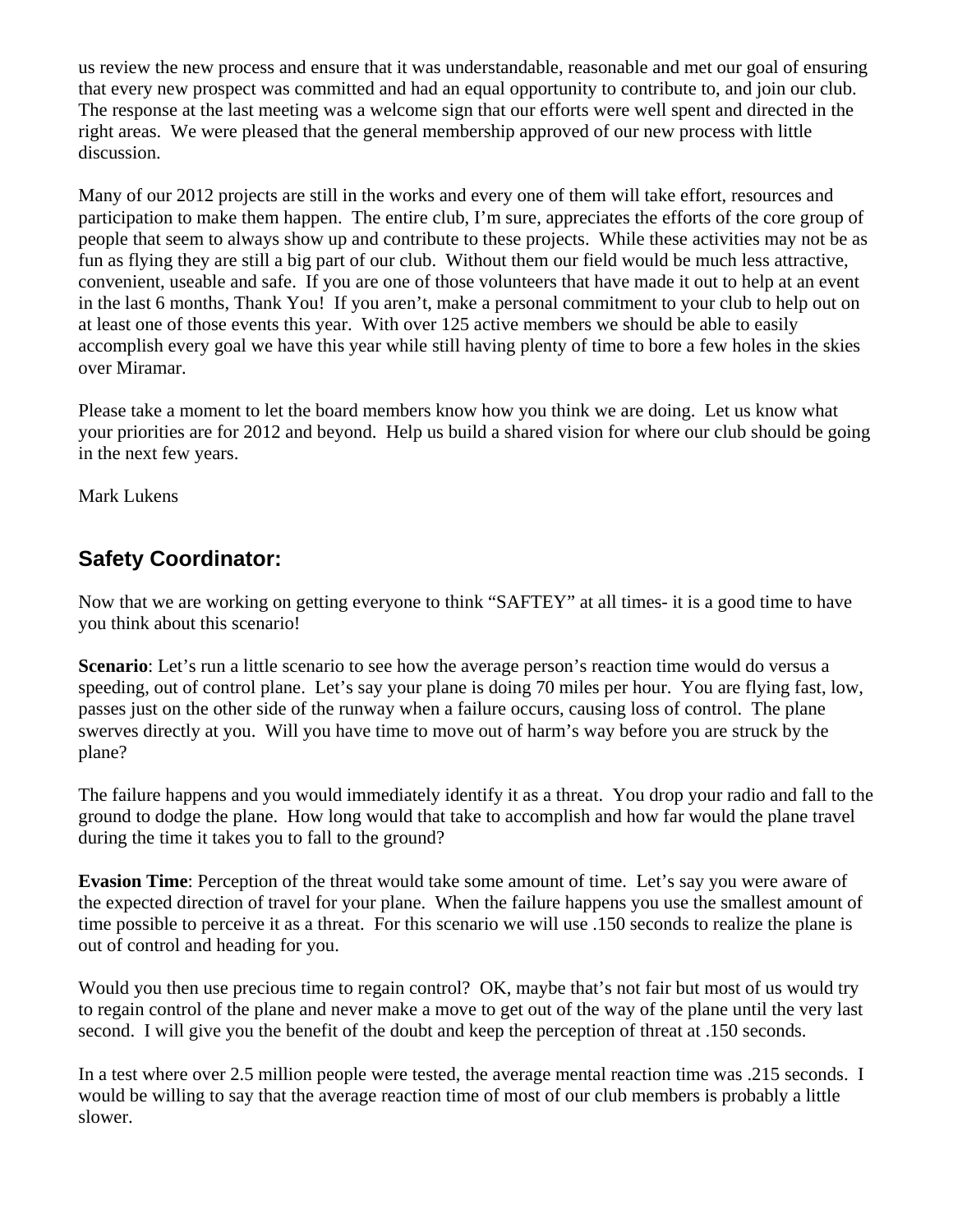If you are young and agile, don't care about damaging your transmitter, are not concerned about scraping the skin off your knee falling to the ground, and are willing to risk the embarrassment of falling to the ground in front of all your RC buddies, we can assume that the actual act of getting to the ground would take about .250 seconds.

#### **Summary:**

Threat perception: .150 Reaction time: .215 Physical avoidance: .250 Total time to evade the plane: .615 seconds

A plane traveling at 70 miles an hour would travel at 102 feet per second. 70 mph x 1.46666667 = 102 feet per second x .615 seconds =62 feet

**Answer**: Even if you are abiding by the club rules and flying well on the other side of the runway, you won't have time to get out of the way if something goes wrong.

Keep it safe and give yourself a few seconds to react if something goes wrong.

Donny Robinson

## **Field Marshal:**

No comments for this month.

## **Helicopter Chairman:**

No comments for this month.

## **Membership Chairman:**

The Civilian Membership process has been reworked and is now more formalized. We have clarified some areas and documented the steps needed to be accepted into the club. It pretty much follows what has been happening over the last couple of years only now it is in documented. The biggest change is the policy of specific criteria the applicant and sponsor (if applicable) must follow. The program follows current by-laws and is designed to continue accepting the most qualified candidate. Details of the plan will be reviewed in our Feb. club meeting.

Tom Mulder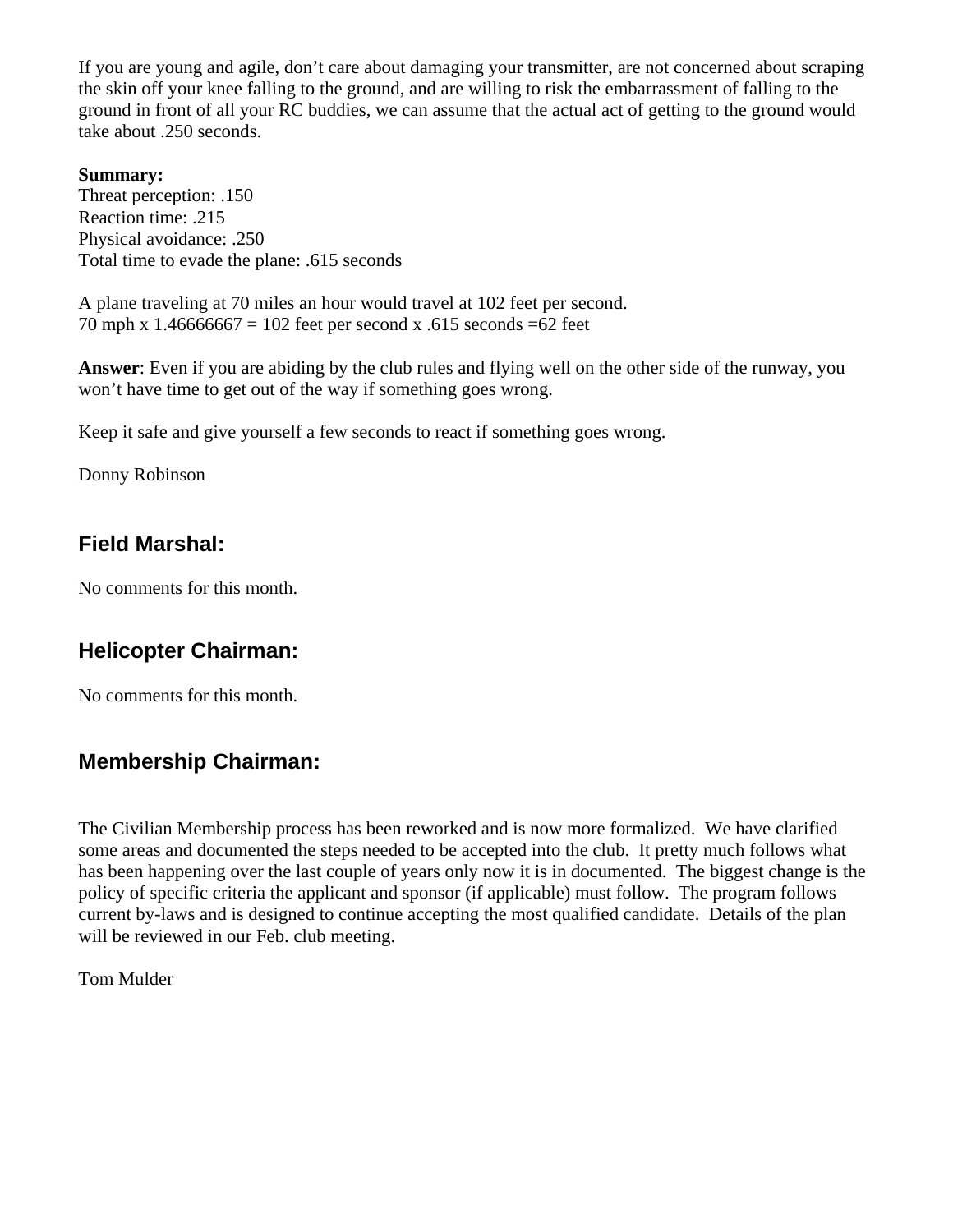#### **President called the meeting to order at 1900 hrs.**

Pledge Of Allegiance

Guests/Introductions:

**New Members:** None

**Prospective members:** Bruce Simpson, Levell Shephard, Brian and Mark Buckner, Todd Bockner, Don Rice

**Treasurer:** The Treasures report was given. The checkbook has been audited and approved. 11 new green chairs were purchased and are at the field.

**Secretary:** The Secretary's report was given and approved.

**Field Marshal:** We had a field maintenance day last Saturday. Two tables were refinished and turned out nicely, the east canopy tables now have the laminate removed and will be painted. General house keeping items were done with the grass and weeds. There was a good turn out from the club. Maintenance days will be done the  $4<sup>th</sup>$  Saturday of each month. Be careful about walking in the bushes, there are ticks out there.

**Safety:** Nothing this month.

#### **Old Business:**

#### **Event calendar update:**

- We are adding the pattern contest on August 11 and 12. Bill Wallace is the CD. Bill briefly talked about the club support and is pleased to be working with us. The Club will be asked to support with help from the members to run the event. The pattern contest is open to everyone and any plane in the sportsman class, no restrictions.
- There will be a Cub day on June  $9<sup>th</sup>$ . The ground rules are that it's a Cub day, not a husky, not a high wing but a CUB day.
- There will be no IMAC event this year. Their calendar is full.
- No updates on the open cockpit events, stay tuned.
- The Wounded Warrior event is still in progress. Their office is used to dealing with fundraisers and we are having difficulty getting our ideas across. The club just wants to bring them out to enjoy a day of flying, whereas most organizations want to raise money. More to follow.
- The static display event is in progress at Naval Station San Diego and is tentatively scheduled for May  $5<sup>th</sup>$  at the NEX. This event is meant to help promote the club to the active duty service members.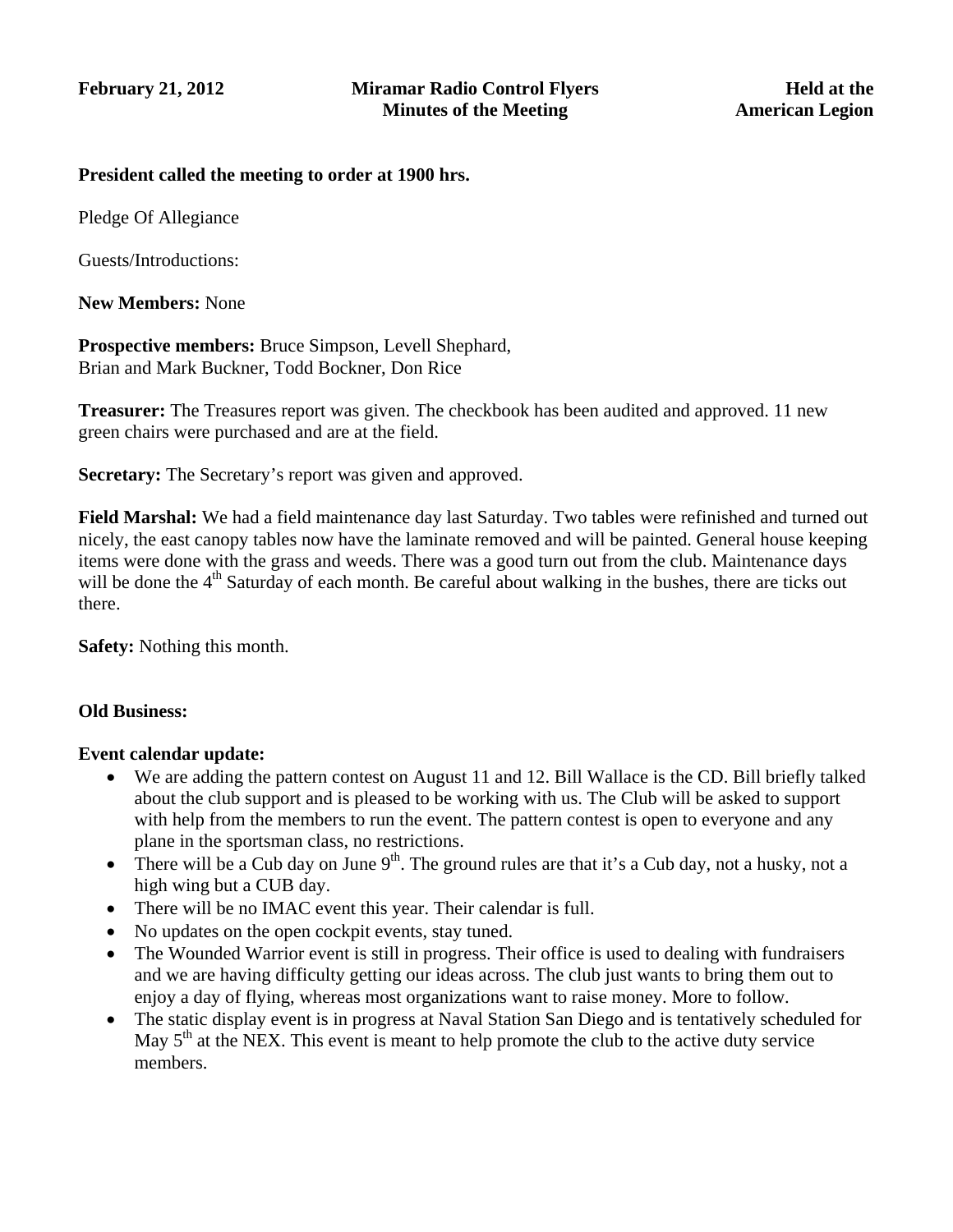**Membership Status:** The official numbers are 91 military and 41 civilians. We have some room for new members. See new business for details.

**Paint schemes for tables:** The club is having volunteers sponsor a table. Volunteers will paint in the table tops, apply logos and or posters for each branch of service. So far we have: Frank doing two tables with Marine Corps insignia, Curtis will take 1 table for the Air Force, Mark will take one table for the Coast Guard, Darren will take a table for the Navy/Chiefs, Don and Marilee will take a table for the Army, Mark/Brian W. will take a table for POW/MIA. The east canopy tables are still open.

• The new guest system is working well and more money is coming in. There is a big yellow book to log guests in. It is important for prospective members to sign in, and is the responsibility of the sponsor to make sure the guest is signing in. Please wear the badge. Please make sure the member is spotting the guest while flying. If a guest needs a spotter please volunteer to help them out. The sponsor also takes responsibility for their guests actions, guest pilots probably shouldn't be learning to fly on their own, if they need instruction, arrange for an instructor to be present.

#### **New Business:**

The president did sign the new FAA law, which includes model aviation. AMA will be releasing standards that are along the lines of common sense. Jerry says that large model categories and turbine rules have been updated and will include new regulations. The FAA had high praise for AMA at the AMA expo. The FAA is continuing to do SUS and we need to make sure models are not included. The exemption consists of community-based organizations, which means not school yards etc. You must have permission to fly in order to be under the exemption. They are still discussing flying within five miles of full scale airport, if you are covered by AMA CBO and are within 5 miles, you must have working agreement. There will be no impact to us. If what you are doing has a potential to make the RC community look bad, don't do it. Think about what you are doing and what the mishap can do.

**Civilian Applications:** In order to standardize the civilian application procedures, the board has created a fair means for civilians to get in and for them to appreciate our uniqueness onboard a Military installation. We wanted an objective process that can apply to everyone and be measurable and needs to be equitable so that there are no feelings of easy routes and is well documented. The new application includes standard disclosures like the need for AMA membership and how civilian members are added or removed.

Prospective members must have a club mentor to bring them in as a guest and to show them the ropes of the club. If you need a mentor, ask the board for help. The mentor monitors prospective members to make sure they are good for the club. The back of the new application includes sign off criteria. Prospective members must come to six club events, six meetings and contribute to 6 community club events like open cockpit, the Miramar Air Show and six times flying at field. The application can't be turned in until complete, once complete you are on the list and it will go in order. We wanted to eliminate the secret handshake effect. The list will be posted in the newsletter to see where you stand. New members will be added through out the year. You must show up at the meeting to get the application. The website no longer has the application, but has a link saying to come to the meeting.

- Our lease is up in June and we are waiting for paperwork that was submitted on Feb 10. Our lease costs \$1300 for five years. We are losing the hobby room in building 6002. Frank is going to start emptying out the current room, all items will be for sale at the next meeting. It was brought up that we might ask about them providing comparable facilities, more to follow.
- The lock on the gate is frequently left open. A few members have found it unlocked. Please make sure that you pull on the lock to make sure it is actually locked. We cannot have PMO or other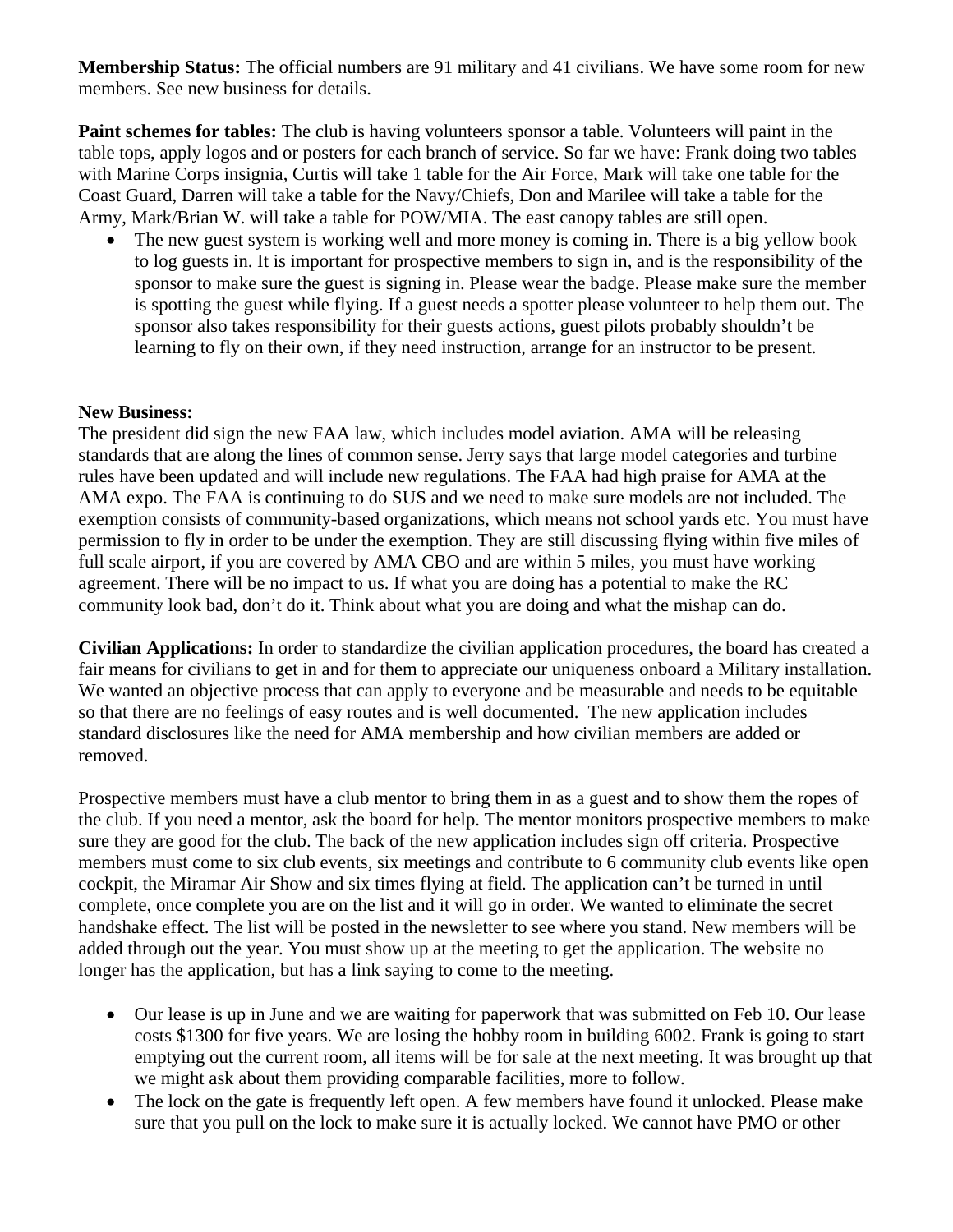base officials finding it unsecured. We might take the code off the event lock and label it event to prevent unknowing guests from wandering in. If you are tagged with event coordination, you are responsible for guests, please make sure you are there and or convert the lock back to the club lock when the event is over. The event is not over until all of the guests are out.

- Next desert trip is February 24-26. Where we camp is in restricted airspace. Frank and Darren have reached out to the base about flying there. They were happy that we reached out. They are working with us and want to share the space, more to follow.
- The Weedwacker's are having a swap meet Saturday March  $17<sup>th</sup>$ . The gate will open at 0730.
- There were 15 contestants for pylon racing. It was a good fast racing with no collisions. The event is good fun, come out and try it. The next race is March 11 at silent electric flyers.

#### **Show and tell:**

Darren: Quad copter by innovative designs. The cost is \$550 minus receiver, next level quad copter. Set up for aerial video and FPV via go pro. It can FPV with someone watching the model and is capable of GPS, compass and sonar for avoidance. The programming is done via airplane mode. It is a 4 channel and mixing is done via the built in control board. Darren is sponsored by the company, see him if interested.

Paul: Micro Flyer Ducted fan by Great Planes. 30mm fan, 4 channel, fly's with 2s 200mah pack. Flies well indoors and well in calm weather. Comes with any link module to use with different transmitters with the airplane.

#### **2015 meeting adjourned.**

## **ITEMS TO BUY OR SELL**